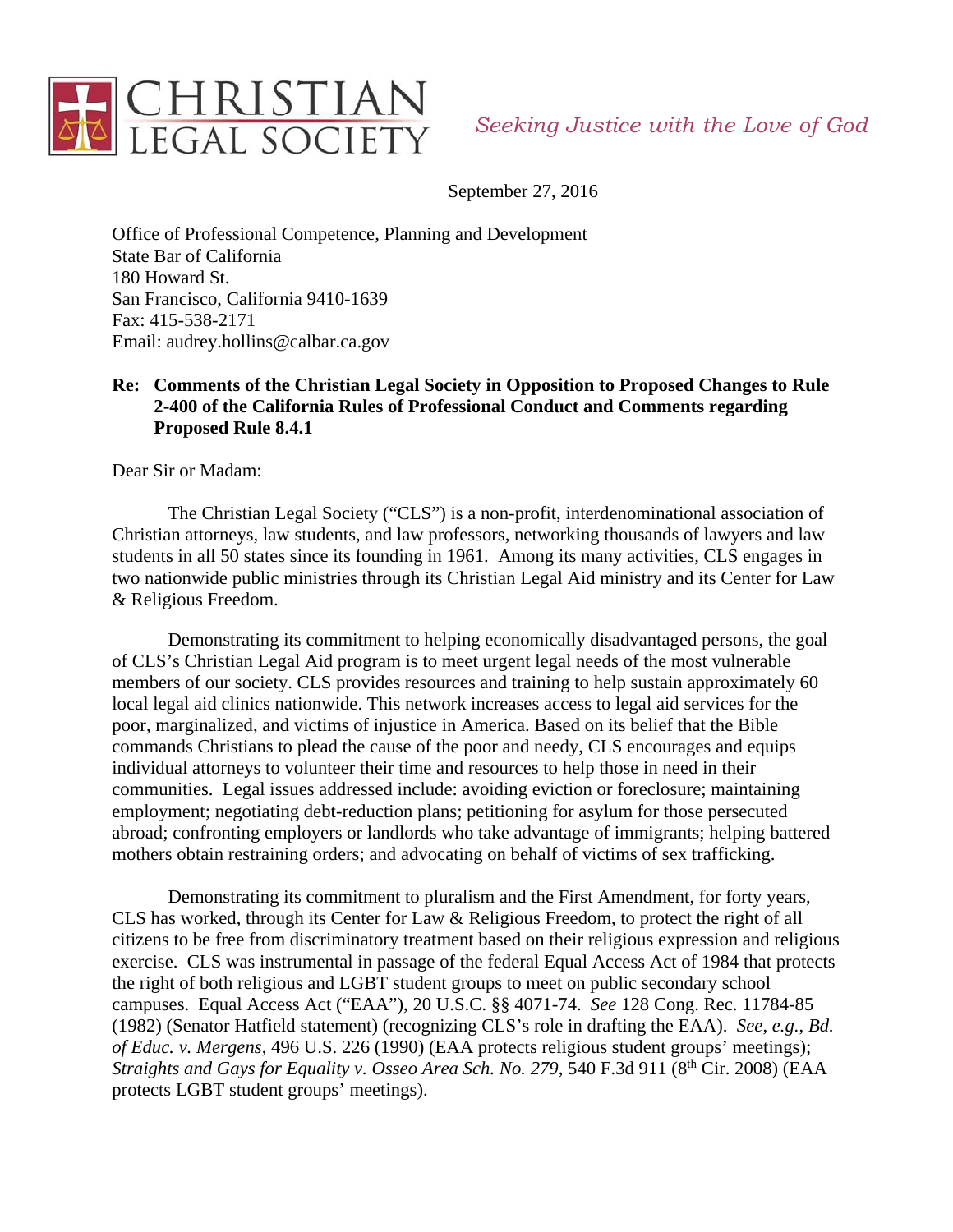Letter to State Bar of California Office of Professional Competence, Planning and Development September 27, 2016 Page 2 of 13

For forty years, CLS has protected free speech, religious exercise, assembly, and expressive association rights for all citizens, regardless of their race, sex, religion, national origin, ethnicity, disability, age, sexual orientation, gender identity, marital status, or socioeconomic status. The motivation for these comments regarding the proposed changes to Rule 2-400 and Proposed Rule 8.4.1 is rooted in CLS's deep concern that the proposed rule will have a detrimental impact and a chilling effect on attorneys' ability to continue to engage in free speech and religious exercise in the workplace and the broader public square. Moreover, the proposed rule contradicts longstanding ethical considerations woven throughout the Rules of Professional Conduct.

# **I. Rule 2-400 should be preserved as written because, for over two decades, it has done an excellent job of protecting the public and the legal profession.**

#### **A. Rule 2-400 works.**

 Since its adoption in 1994, Rule 2-400 of the California Rules of Professional Conduct, as currently written, has served both the public and the legal profession well. It provides a carefully crafted balance between the need to prevent unlawful discrimination with the need to respect attorneys' constitutional rights.

 Rule 2-400 prohibits a lawyer, in the operation of a law practice, from unlawfully discriminating on the basis of race, national origin, sex, sexual orientation, religion, age or disability in employment practices or in accepting or terminating representation of a client. Discrimination must be otherwise unlawful under "applicable state or federal statutes or decisions making unlawful discrimination in employment and in offering goods and services to the public."

 Before "a disciplinary investigation or proceeding may be initiated by the State Bar," an "appropriate civil administrative or judicial tribunal" must first have "found that unlawful conduct occurred." According to the Discussion accompanying Rule 2-400, a complaint may be filed with the State Bar while the case is on appeal, but an order for discipline cannot be imposed until after any appeal is final which leaves standing the adverse finding. A disciplinary proceeding, however, may be initiated for conduct that otherwise warrants discipline under California Business and Professions Code § 6106, which provides for discipline for acts of moral turpitude, dishonesty, or corruption, and § 6068, which lists various duties of an attorney and imposes a duty upon an attorney to report lawsuits or judicial sanctions for failure to fulfill those duties.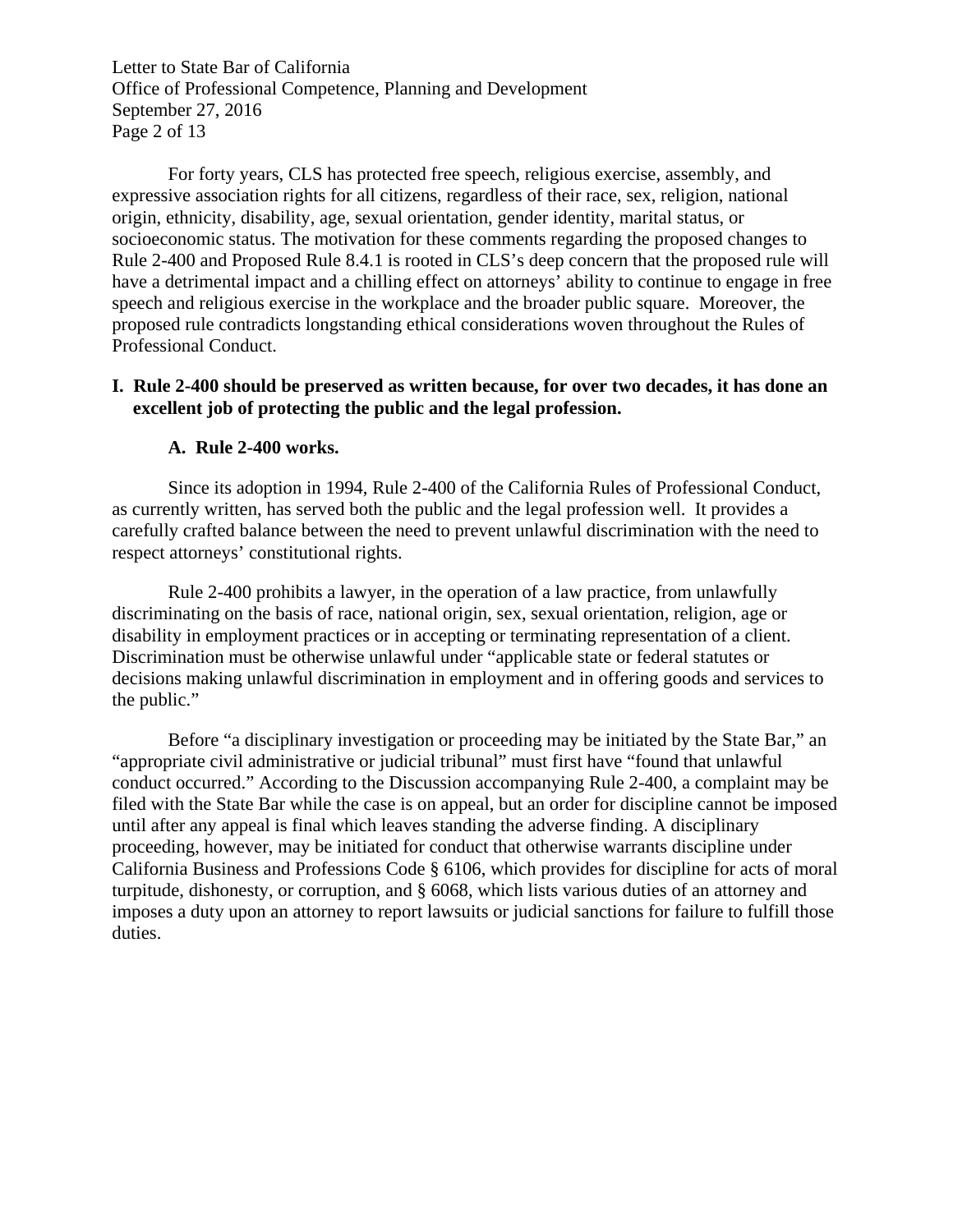Letter to State Bar of California Office of Professional Competence, Planning and Development September 27, 2016 Page 3 of 13

# **B. Both alternative versions of Proposed Rule 8.4.1 would drastically and needlessly change Rule 2-400.**

For over two decades, Rule 2-400 has protected the public from unlawful discrimination while simultaneously allowing individual attorneys to practice law free from the fear of false accusations of discrimination that would threaten their license to practice law. The Commission has failed to demonstrate any empirical need for the drastic changes proposed to Rule 2-400 through the two alternative versions of Proposed Rule 8.4.1.

**Expanded scope:** The Board of Trustees of the California State Bar has authorized the circulation of two alternative versions of Proposed Rule 8.4.1, each of which would significantly change Rule 2-400. As the executive summary accompanying Proposed Rule 8.4.1 notes, both alternatives would greatly expand the scope of the rule. The application of Rule 2-400 is limited to "the management or operation of a law practice." But both alternative versions of Proposed Rule 8.4.1 would also apply to unlawful harassment or unlawful discrimination "[i]n representing a client." It also would regulate the attorney's conduct not only in relation to the client but also in relation to persons other than the client.<sup>1</sup>

**Expanded list of protected characteristics:** Both alternatives would expand the list of protected characteristics to include 20 protected characteristics as well as a "catchall provision." The protected characteristics would be: "race, religious creed, color, national origin, ancestry, physical disability, mental disability, medical condition, genetic information, marital status, sex, gender, gender identity, gender expression, sexual orientation, age, military and veteran status, *or other category of discrimination prohibited by applicable law, whether the category is actual or perceived*." (Emphasis added.)

**Addition of retaliation:** Both alternatives attempt to cover retaliation as well as unlawful harassment and unlawful discrimination. As explained below, the inclusion of "for the purpose of retaliation" is done in a way that renders the proposed rule unconstitutionally vague.

**Elimination of requirement that unlawful discrimination first be found by a court before disciplinary charges can be brought:** But most importantly, Alternative I would make two portentous changes to Rule 2-400. Troublingly, it would eliminate Rule 2-400's requirement that a disciplinary charge cannot be brought until 1) a court has found that unlawful discrimination has occurred and 2) appeal rights have been exhausted. This change would give the State Bar Court "original jurisdiction to adjudicate discrimination claims against attorneys

<sup>&</sup>lt;sup>1</sup> Executive Summary, "*Proposed Rule of Professional Conduct 8.4.1 (Current Rule 2-400) Prohibited Discrimination, Harassment and Retaliation*," at 1,

http://ethics.calbar.ca.gov/Portals/9/documents/2d\_RRC/Public%20Comment%20X/RRC2%20-%208.4.1%20[2- 400]%20-%20Rule%20-%20DFT5%20(02-19-16)%20w-ES-PR.pdf.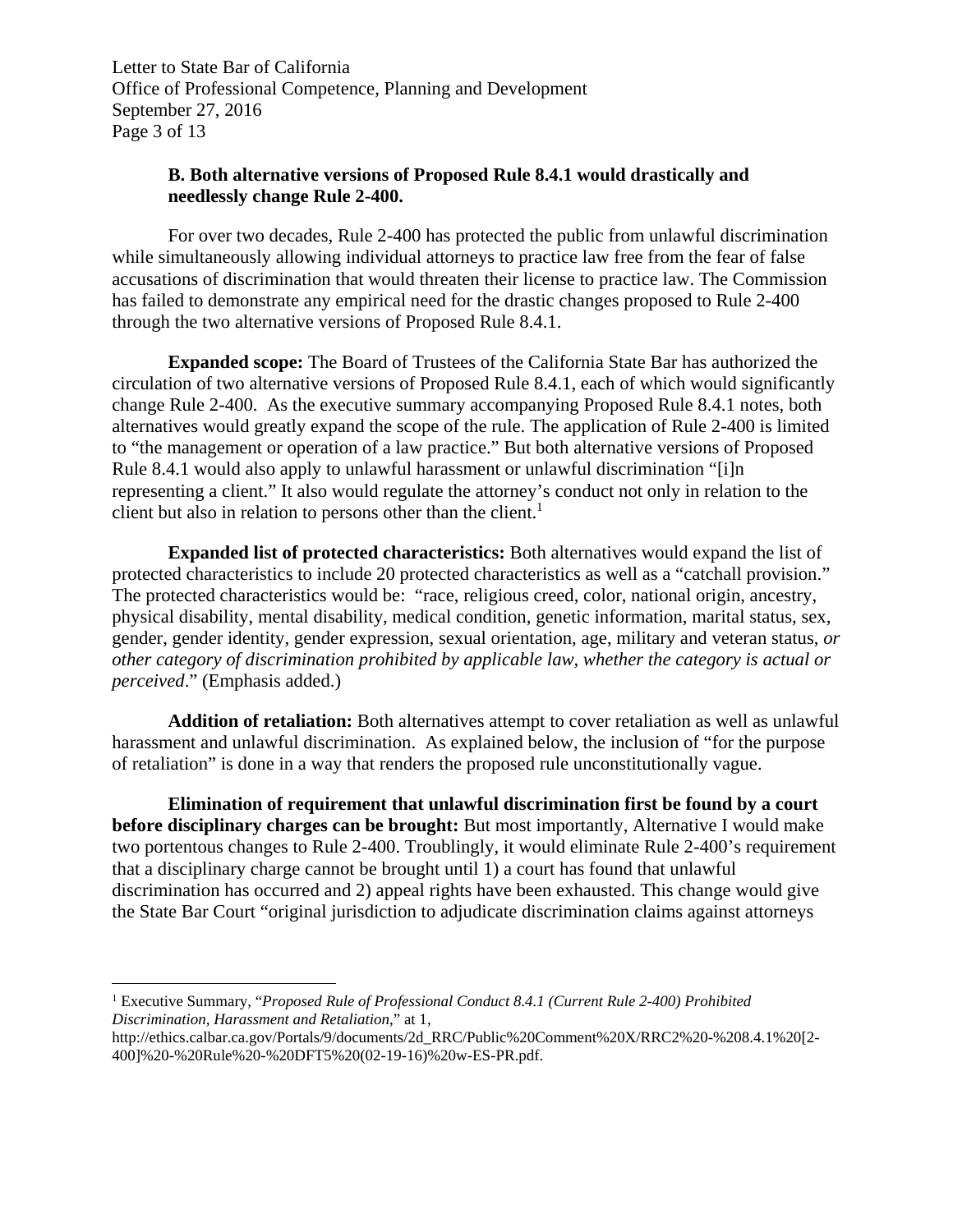Letter to State Bar of California Office of Professional Competence, Planning and Development September 27, 2016 Page 4 of 13

under the current procedures of the disciplinary system."<sup>2</sup> Alternative 2 would "largely retain[] the jurisdictional limitation in current Rule  $2-400(C)$ ."<sup>3</sup>

 According to Justice Edmon, the Chair of the State Bar's Second Commission for the revision of the Rules of Professional Conduct, which proposed Alternative 1: "The proposed elimination of current Rule 2-400(C)'s pre-discipline adjudication requirement has raised concerns among some members of the commission and the Board of Trustees concerning due process, the increased demands on State Bar resources that may result, and questions regarding any evidentiary or preclusive effects a State Bar Court decision may have in other proceedings."4 For that reason, she explained, Alternative 2 is being circulated because it would leave in place Rule 2-400(C)'s requirement that an attorney cannot be disciplined for unlawful discrimination unless a court, other than the State Bar Court, has found that the attorney engaged in unlawful discrimination under state or federal law and any appeal is final and leaves the finding of unlawful discrimination standing.

 Indeed, an official for the State Bar Court noted that the Commission should seriously weigh several differences between the State Bar Court's adjudicatory process and the state civil courts' adjudicatory processes.<sup>5</sup> In the words of the State Bar Court official, "the unique nature of the State Bar Court and its own Rules of Procedure differ significantly from Superior Court civil proceedings."6 First, discovery is much more limited in State Bar Court proceedings. Second, the rules of evidence are different. "State Bar Court proceedings are not conducted according to the Evidence Code as applied in civil cases."<sup>7</sup> Any relevant evidence must be admitted and hearsay evidence may be used. Third, of course, "[i]n disciplinary proceedings, attorneys are not entitled to a jury trial."8

 In addition, the Commission Provisional Report noted other concerns raised by removing the pre-discipline adjudication requirement. It described the "cons" of the requirement's deletion as follows:

> Eliminating current rule 2-400's threshold requirement that a court of competent jurisdiction has found that the alleged unlawful conduct had occurred raises substantial concerns, including due process, . . . lack of OCTC resources and expertise to prosecute the

 $\overline{a}$ 

 $^8$  *Id.* 

<sup>&</sup>lt;sup>2</sup> Justice Lee Smalley Edmon, "*Wanted: Input on Proposed Changes to the Rules of Professional Conduct*," California Bar Journal, August 2016, http://calbarjournal.com/August2016/Opinion/LeeSmalleyEdmon.aspx. 3 *Id.* 

 $4$  *Id.* 

<sup>5</sup> Commission Provisional Report and Recommendation: Rule 8.4.1 [2-400], at 9,

http://ethics.calbar.ca.gov/Portals/9/documents/2d\_RRC/Public%20Comment%20X/RRC2%20-%208.4.1%20[2- 400]%20-%20Rule%20-%20DFT5%20(02-19-16)%20w-ES-PR.pdf.

 $\frac{6}{7}$  *Id.*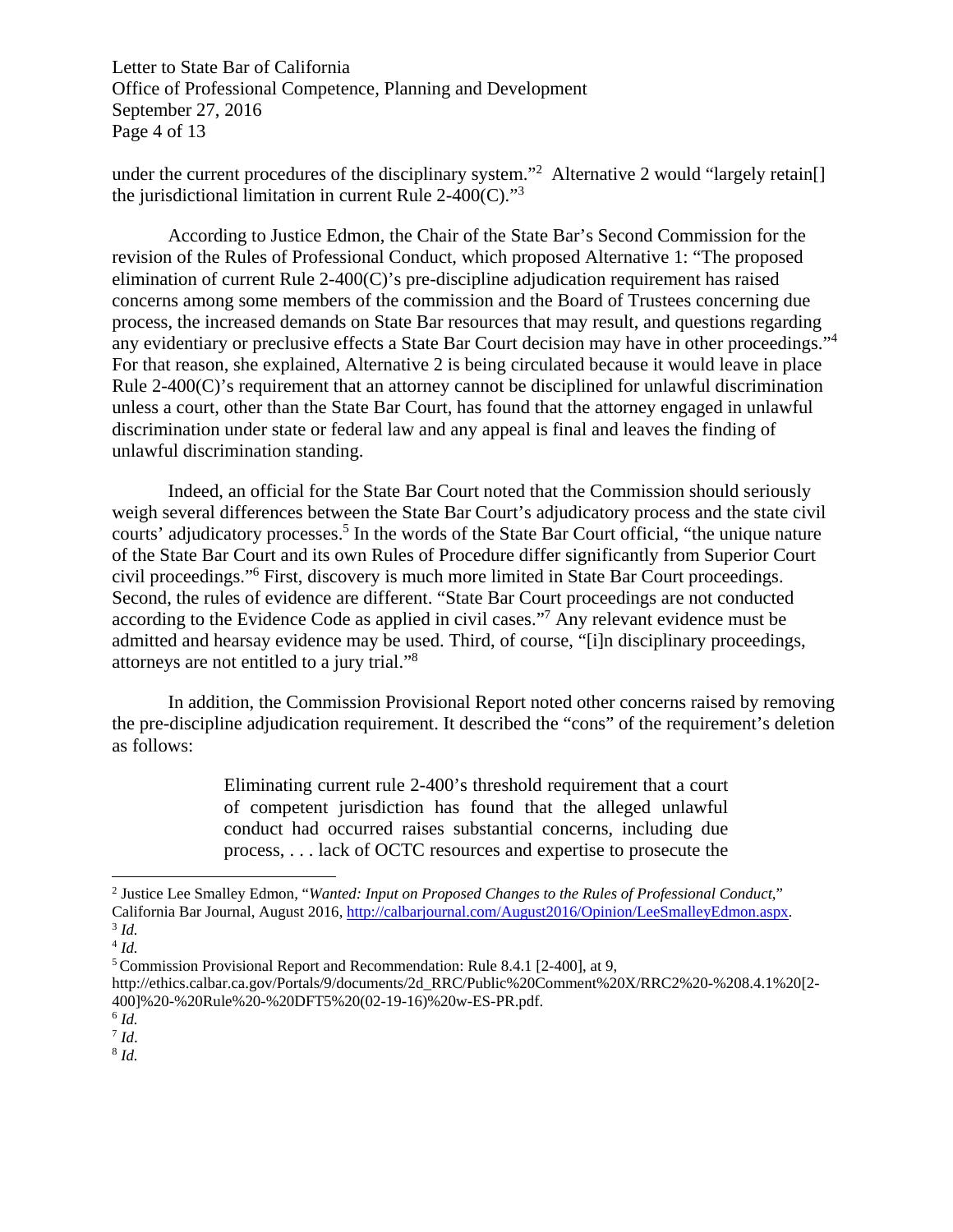Letter to State Bar of California Office of Professional Competence, Planning and Development September 27, 2016 Page 5 of 13

> charge effectively, and the potential that disciplinary proceedings would be used as the testing ground for new theories of discrimination, or as leverage in otherwise unrelated civil disputes between lawyers and former clients.<sup>9</sup>

 Of course, it is near certain that State Bar Court proceedings will be "the testing ground for new theories of discrimination," particularly in light of the 20 protected characteristics that the proposed rule would enforce, as well as the addition of a "catch-all provision" that includes yet-to-be-determined protected characteristics. Equally certain, the threat of disciplinary charges will become "leverage in otherwise unrelated civil disputes between lawyers and former clients." The reasons to reject Alternative 1 seem irrefutable.

 But according to the Commission's executive summary, "a majority of the Commission believes current Rule 2-400(C) renders the rule difficult to enforce" and, therefore, the prediscipline adjudication requirement should be eliminated. But one would certainly hope that a rule that has the potential to deny an attorney the ability to practice law *would be* appropriately "difficult to enforce." As the Commission's executive summary also notes, "[t]his will give the State Bar's Office of Chief Trial Counsel" the ability "to investigate and prosecute . . . any claim of discrimination that comes within the scope of the Rule." Given that the Proposed Rule 8.4.1 covers 20 protected characteristics – and includes a "catch-all provision" to include additional, yet-to-be-specified characteristics – a little difficulty in enforcement is important to balance the attorneys' constitutional rights with the numerous potential claims and potential claimants that Proposed Rule 8.4.1 would create. The threat of losing one's license to practice law is a heavy penalty and demands a stringent process, one in which the standards for enforcement are rigorous and respectful of the attorneys' rights as well as the rights of others.

**Required notice to federal Department of Justice or federal EEOC when any disciplinary charge is brought:** Alternative I would make a second disturbing change by requiring the State Bar to send notice of any disciplinary charge to the United States Department of Justice, for charges of discrimination or harassment that occur in the course of representing a client (Proposed Rule 8.4.1 (a)). Note, however, that the charge may involve any person, not just a client. If the charge of harassment or discrimination is in relation to a law firm's operations, the State Bar must send notice of any disciplinary charge to the United States Equal Employment Opportunity Commission. Note that this requirement is triggered at the time a disciplinary charge is brought, rather than after a disciplinary charge is adjudicated. Quite literally, a disciplinary charge becomes a federal matter even if the charge is later dismissed or found to lack merit.

**Subjecting an attorney to discipline for refusing to represent a client is a new idea, one that flies in the face of longstanding deference to professional autonomy and freedom of conscience.** In fact, ABA Model Rule 6.2(c) recognizes that when a lawyer is forced to take

<sup>9</sup> *Id.* at 13.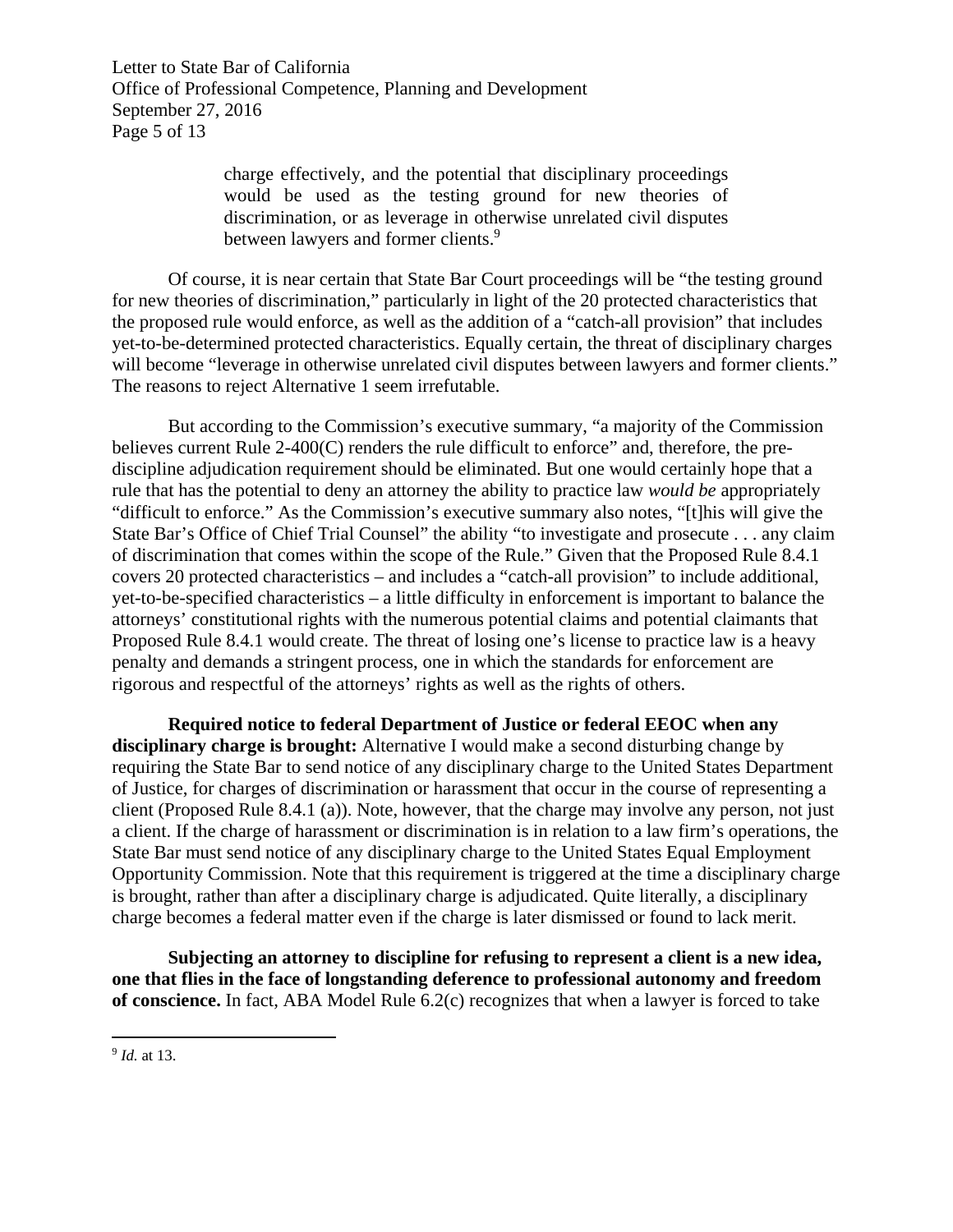Letter to State Bar of California Office of Professional Competence, Planning and Development September 27, 2016 Page 6 of 13

on a cause that is "repugnant" to the lawyer, it may impair the lawyer's ability to represent the client. The proposed rule also conflicts with Model Rules  $1.7(a)(2)$ ,  $1.10(a)(1)$ , and  $1.10 \text{ cm}$ t. [3], which specifically reference how "personal" and "political" beliefs of a lawyer can result in that lawyer's having a personal conflict of interest that renders her unable to represent the client.

The Rules of Professional Conduct should encourage lawyers to practice law according to conscience, in order to increase the number of lawyers, encourage zealous representation, enhance client choice, and expand access to justice for all. The proposed rule moves the profession in the opposite direction while infringing on professional autonomy and freedom of conscience without good cause.

 **A cardinal principle is to avoid new disciplinary rules or rule amendments that will do decidedly more harm than good.** The proposed rule almost certainly will create a substantial imbalance between comparatively few instances where the rule punishes misconduct as intended, and numerous instances where the rule is wielded as a weapon against lawyers by disgruntled job applicants, rejected clients, opposing parties, or opposing counsel. The Commission does not provide any real documentation of the need for the proposed rule, which suggests that there currently are relatively few instances when it has been necessary to punish a lawyer who truly is abusing her license in a manner to cause harm to others through harassment or discrimination. It is completely foreseeable that the proposed rule will trigger thousands of complaints against lawyers by job applicants, rejected clients, and opposing parties, all claiming that a lawyer's conduct constituted harassment or discrimination in one or more of the prohibited categories. Even if frivolous, these cases will be difficult and expensive to defend.

# **II. Proposed Rule 8.4.1 would have a negative impact on attorneys' First Amendment rights.**

# **A. The First Amendment protects lawyers' freedom of speech and free exercise of religion.**

 The First Amendment actually places real limits on the government's ability to limit a lawyer's speech and conduct through bar rules. See *Shapero v. Ky. Bar Ass'n*, 486 U.S. 466, 469 (1988) (First Amendment applied to state bar disciplinary actions through the Fourteenth Amendment). A lawyer does not relinquish her right to speak freely when she receives her license to practice law. To the extent any restrictions are allowed, they are the same as applied to other individuals, except when they are appropriately tailored to the needs of the practice of the profession itself. Even when commercial speech such as attorney advertising is involved, restrictions "may be no broader than necessary to prevent . . . deception." *In re R.M.J.*, 455 U.S. 191, 203 (1982). Moreover, the "State must assert a substantial interest and the interference of speech must be in proportion to the interest served. Restrictions must be narrowly dawn, and the State lawfully may regulate only to the extent regulation furthers the State's substantial interest." *Id.*; *see also Bates v. State Bar of Ariz.*, 433 U.S. 350, 383 (1977) (lawyer's commercial speech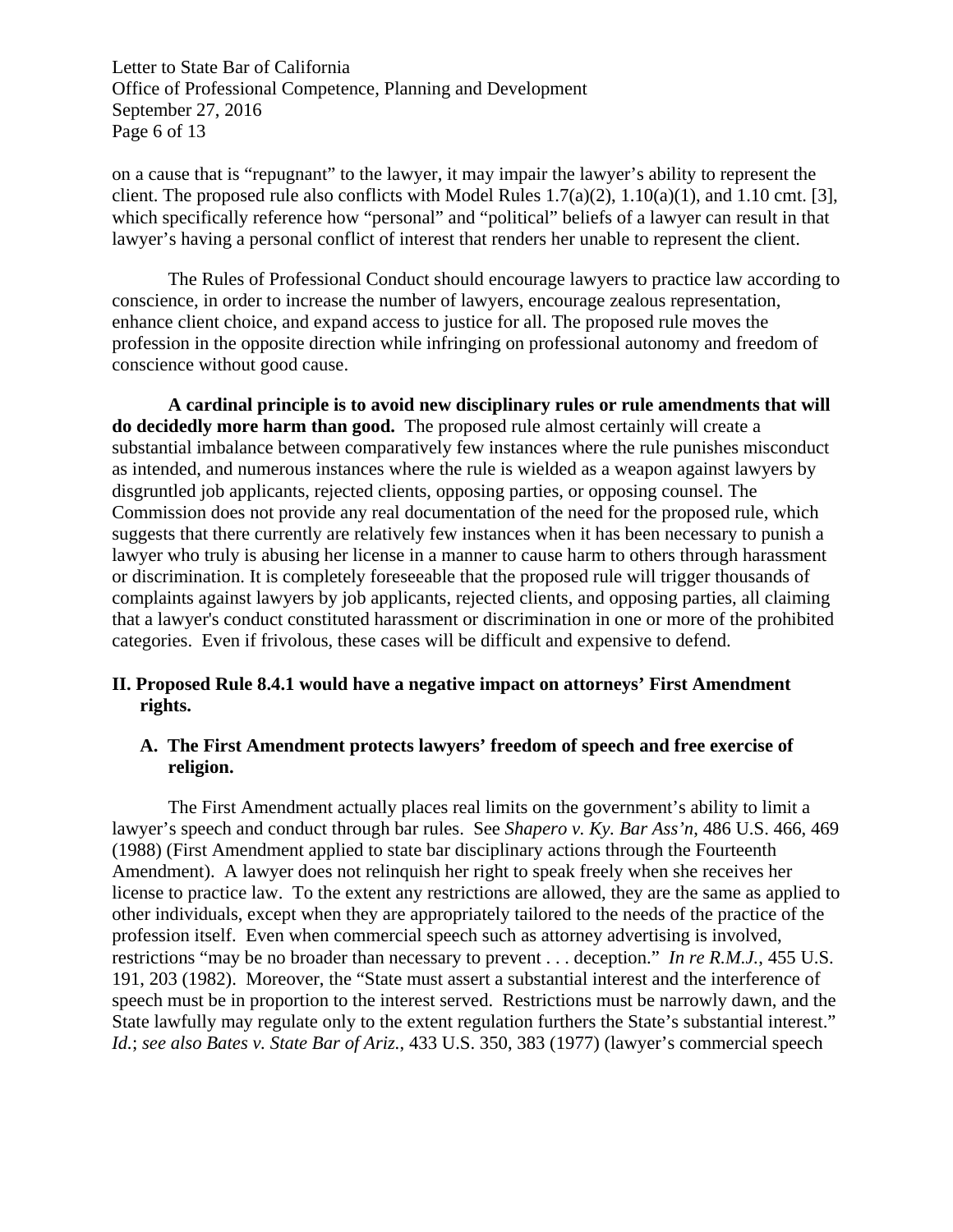Letter to State Bar of California Office of Professional Competence, Planning and Development September 27, 2016 Page 7 of 13

"may not be subjected to blanket suppression"). Of course, the proposed rule is not limited to commercial speech, and so the full protections of the First Amendment apply. But if lawyers' commercial speech has been protected, how much more should their religious and political speech be protected as it relates to the practice of law?

 Reinforcing and undergirding the free speech protection is the additional First Amendment right to be free of regulation of the free exercise of religion. The free exercise of religion protects not only group exercises; it also reaches to individual actions and choices. This is at least implicitly acknowledged in the current ABA Model Rules, which repeatedly recognize that a lawyer's decision whether to accept a representation is often a complex calculus involving moral and ethical judgments, and enjoin attorneys to apply their moral judgments and consciences. For instance, the ABA Model Rules' Preamble provides as follows:

> Many of a lawyer's professional responsibilities are prescribed in the Rules of Professional Conduct, as well as substantive and procedural law. However, *a lawyer is also guided by personal conscience* . . . . [¶ 7 (emphasis added).]

. . . .

Virtually all difficult ethical problems arise from conflict between a lawyer's responsibilities to clients, to the legal system and to *the lawyer's own interest in remaining an ethical person* . . . . Such issues must be resolved through the exercise of sensitive professional and *moral* judgment .  $\ldots$  [[9] (emphasis added).]

. . . .

The Rules [of Professional Conduct] do not, however, exhaust the *moral and ethical considerations that should inform a lawyer*, for no worthwhile human activity can be competently defined by legal rules. The Rules simply provide a framework for the *ethical* practice of law. [¶ 16 (emphasis added).]

The First Amendment protects both a lawyer's conscience and her putting it into operation in the practice of law. A lawyer should not be compelled to undertake a representation that would require her to advocate viewpoints or facilitate activities that violate her religious convictions. Any new rule should make clear that a lawyer's individual choices based on her sincerely held religious beliefs are protected by the First Amendment and may not be punished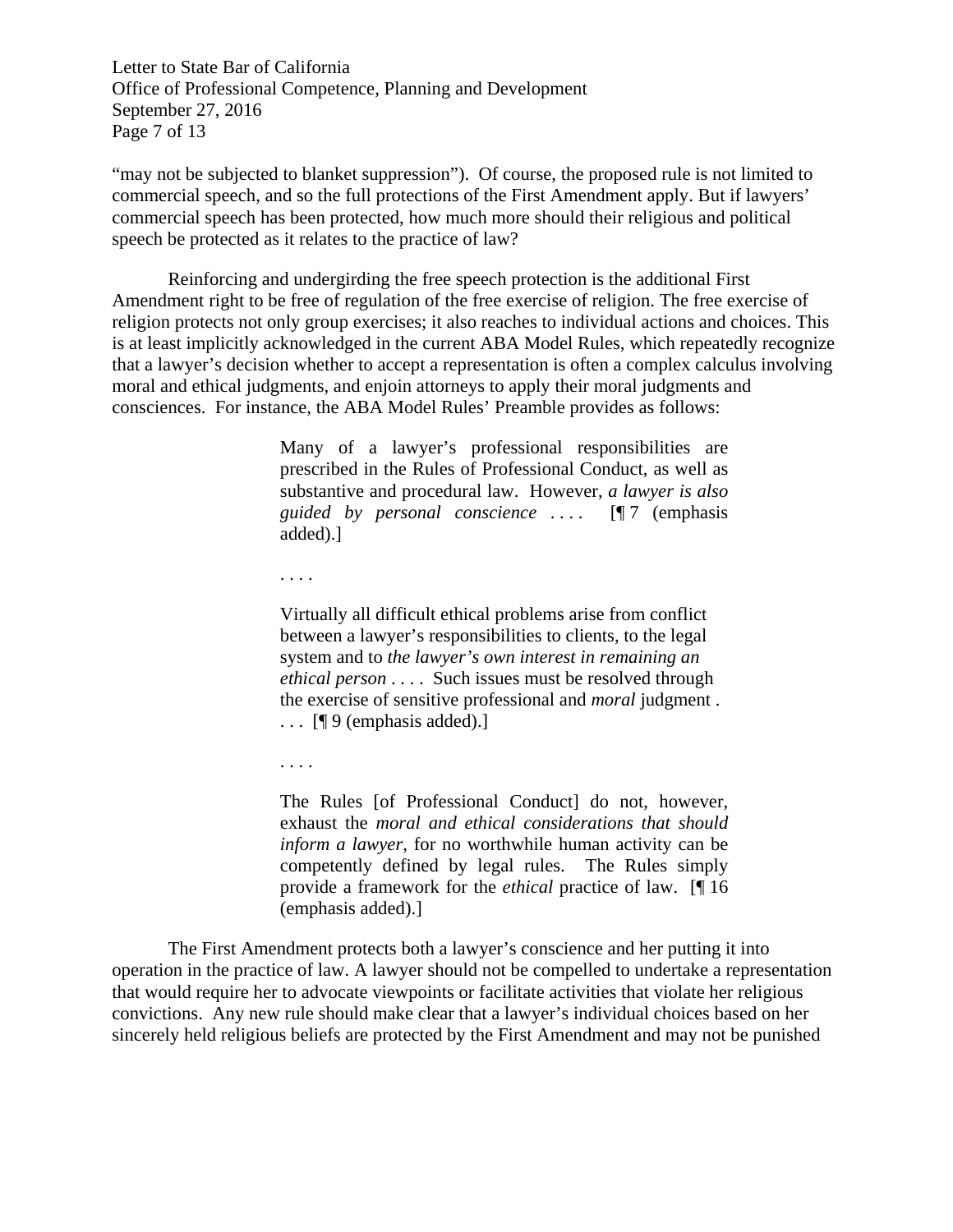Letter to State Bar of California Office of Professional Competence, Planning and Development September 27, 2016 Page 8 of 13

by the government, acting through the State Bar. A lawyer's objections based on moral or ethical considerations should likewise be protected.

# **B. Proposed Rule 8.4.1 unconstitutionally chills attorneys' First Amendment rights.**

Proposed Rule 8.4.1 imposes an overwhelming chill on attorneys' freedom of speech and free exercise of religion by its requirement that the State Bar notify the federal Department of Justice or federal Equal Employment Opportunity Commission every time it determines that a disciplinary charge should be brought against an attorney.

The proposed rule creates a cloud of doubt that will inevitably chill lawyers' public speech on one side of various current political and social issues, while simultaneously creating no disincentive for lawyers who speak on the opposing side of these controversies. The proposed rule institutionalizes viewpoint discrimination for lawyers' public speech on some of the most important current political and social issues. "Viewpoint discrimination is thus an egregious form of content discrimination. The government must abstain from regulating speech when the specific motivating ideology or the opinion or perspective of the speaker is the rationale for the restriction." *Rosenberger v. Rector & Visitors of Univ. of Virginia*, 515 U.S. 819, 829 (1995). Again, the proposed rule's chilling effect on lawyers' free speech will be unacceptably high.

 Proposed Rule 8.4.1 should not be adopted in either of its iterations. But if it is, the following sentence should be moved from Comment 2 of the Proposed Rule 8.4.1 to the blackletter rule itself as a new section (g): "This Rule does not apply to conduct protected by the First Amendment to the United States Constitution or by Article I, § 2 of the California Constitution." The protection of constitutional rights should be included in the rule itself rather than relegated to the comment.

# **C. Attorneys' service on boards of religious institutions may be subject to discipline if the proposed rule were adopted.**

Many lawyers represent churches, religious schools and colleges, and other religious nonprofits. These ministries provide incalculable good to people in their local communities, as well as nationally and internationally. But they also face innumerable legal questions and regularly turn to the lawyers serving on their boards for guidance. Is a lawyer subject to discipline if she helps craft her church's policy regarding whether its clergy will perform same-sex marriages or whether it will allow receptions for same-sex marriages in its facilities? Is a lawyer subject to discipline for crafting a housing policy or a student conduct code for a religious college that conforms to the college's religious beliefs? Is a lawyer subject to discipline for testimony before a legislative committee that is considering legislation like AB 1888 or SB 1146? Is the lawyer only subject to discipline if she testifies against the legislation, but not if she testifies in support of the legislation?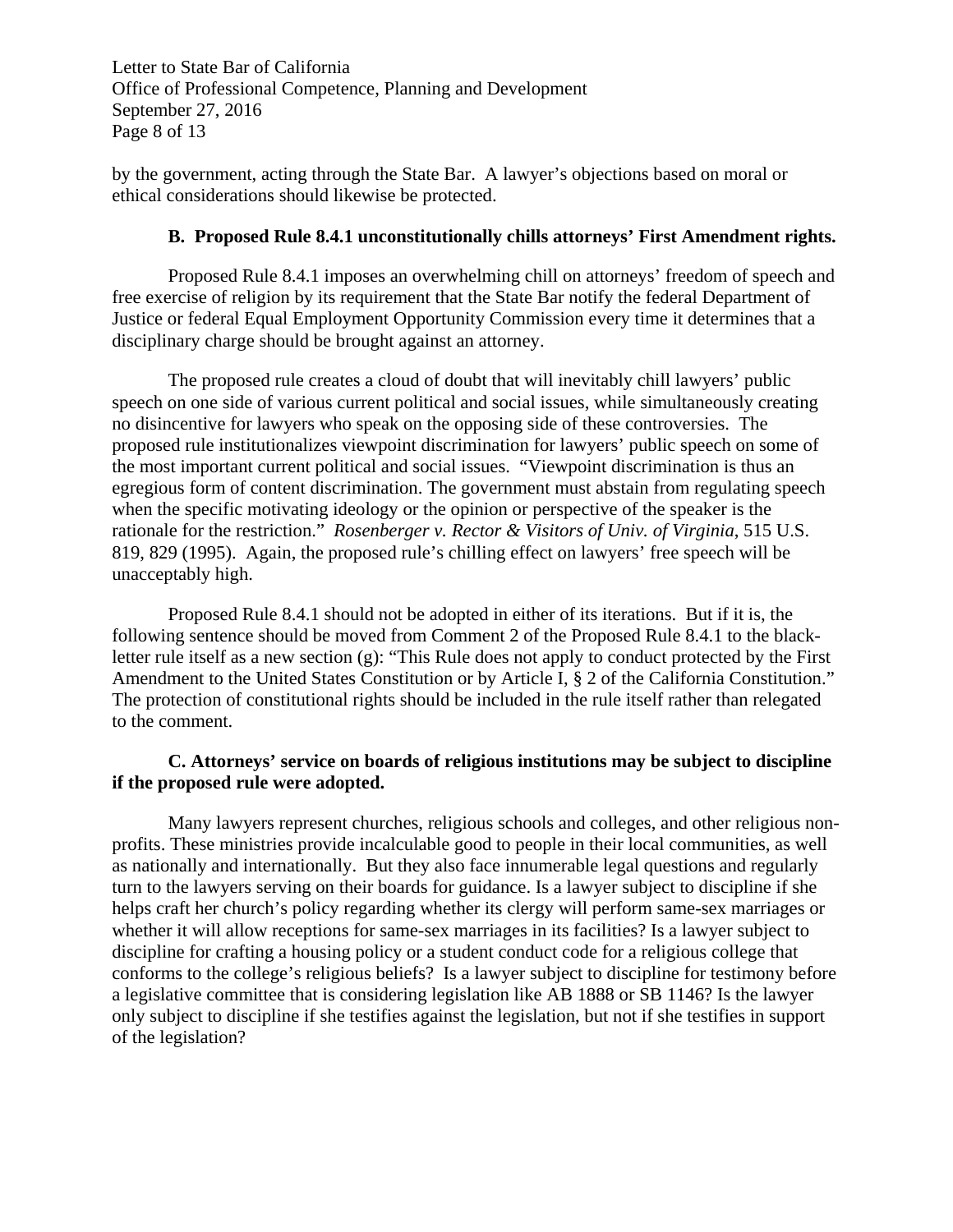Letter to State Bar of California Office of Professional Competence, Planning and Development September 27, 2016 Page 9 of 13

Because the proposed rule is not absolutely clear that a lawyer's free exercise of religion and speech are protected when serving religious institutions, the chilling effect on the lawyer's exercise of First Amendment rights is unacceptably high.

# **D. Proposed Rule 8.4.1 fails to define "harass" and, therefore, does not pass constitutional muster.**

Of grave concern is Point 9 in the Commission Provisional Report to the effect that Proposed Rule 8.4.1 would allow the imposition of discipline on an attorney for harassment that would not be harassment if the proceedings were being held in state civil courts rather than the State Bar Court. The Report states:

> Add proposed Comment [6] to make clear that discipline can be imposed for conduct that is a violation of this Rule, that is discriminatory, harassing, or retaliatory conduct that is unlawful as determined by reference to applicable state and federal law, even if certain additional elements over and above the unlawful conduct itself (for example, severity and pervasiveness in the context of sexually harassing conduct) would have to be established for that conduct to result in the award of a civil or administrative remedy in a civil or administrative proceeding.

> o Pros: Holds lawyers to a higher standard, focusing on their conduct in the particular instance(s) at issue, rather than requiring proof of additional elements that, while held necessary for civil or administrative remedies, do not negate the unlawfulness of the conduct.

> o Cons: Additional elements have been developed in civil and administrative proceedings for a reason, and permitting discipline in their absence removes a level of clarity and leaves too much discretion with the State Bar to seek discipline for single instances of conduct.10

The elasticity of the term "harass" must be addressed if the proposed rule is to have any hope of surviving either a facial or an as applied challenge to the proposed rule's unconstitutional vagueness and its infringement on free speech. To ameliorate the constitutional problems created by the term "harass," the proposed rule must adopt the United States Supreme Court's definition of "harassment" in the Title IX context, which is "harassment that is so severe, pervasive, and objectively offensive that it effectively bars the victim's access to an educational opportunity or benefit." *Davis v. Monroe Cty. Bd. of Educ.*, 526 U.S. 629, 633 (1999).

<sup>10</sup> *Id.* at 9.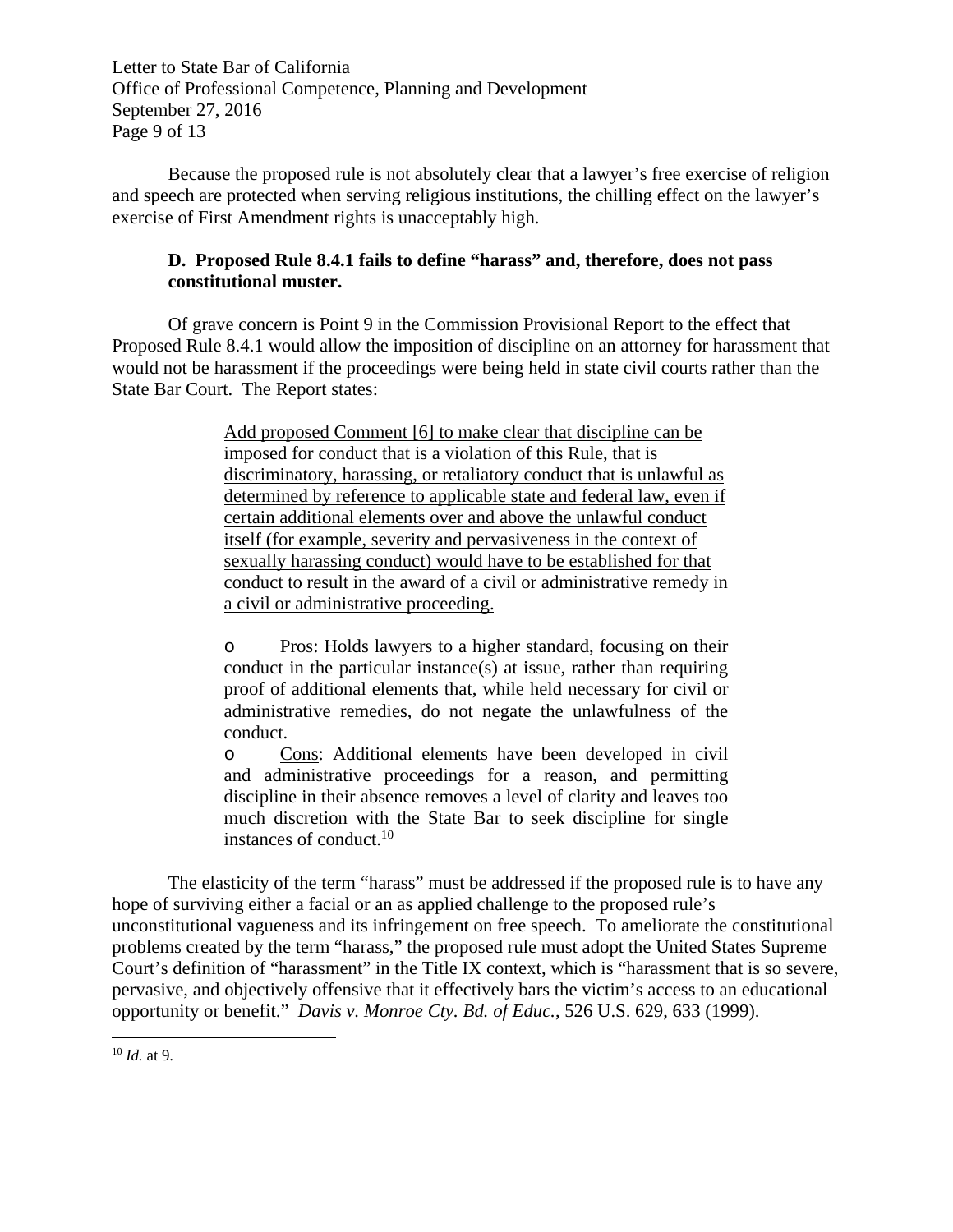Letter to State Bar of California Office of Professional Competence, Planning and Development September 27, 2016 Page 10 of 13

The proposed rule should state that: "The term 'harass' includes only conduct that is so severe, pervasive, and objectively offensive that it effectively bars the victim's access to the administration of justice." This language makes clear that "harassment" has an objective, rather than a subjective, standard. The consequences of disciplinary action against an attorney are too great to leave the definition of "harass" open-ended or subjective. "Harassment" should not be "in the eye of the beholder," whether that be the attorney or the alleged victim of harassment, but instead should be determined by an objective standard, as provided by the Supreme Court's definition of "harassment."

The need for such an objective definition of "harass" is apparent when one considers the courts' uniform rejection of university speech codes over the past two decades. The courts have found that speech codes violate freedom of speech because of the overbreadth of "harassment" proscriptions and the potential for selective viewpoint enforcement. 11 For example, after noting the Supreme Court's application of the overbreadth doctrine to prevent a "chilling effect on protected expression," *DeJohn v. Temple Univ.*, 537 F.3d 301, 313-314 (3d Cir. 2008) (citing *Broadrick v. Okla*., 413 U.S. 601, 630 (1973)), the Third Circuit quoted then-Judge Alito's words in *Saxe v. State College Area Sch. Dist.*, 240 F.3d 200 (3d Cir. 2001):

> "Harassing" or discriminatory speech, although evil and offensive, may be used to communicate ideas or emotions that nevertheless implicate First Amendment protections. As the Supreme Court has emphatically declared, "[i]f there is a bedrock principle underlying the First Amendment, it is that the government may not prohibit the expression of an idea simply because society finds the idea offensive or disagreeable."

*DeJohn*, 537 F.3d at 314 (quoting *Saxe*, 240 F.3d at 209, (quoting *Texas v. Johnson*, 491 U.S. 397, 414 (1989)). The *DeJohn* court went on to explain, "[b]ecause overbroad harassment policies can suppress or even chill core protected speech, and are susceptible to selective application amounting to content-based or viewpoint discrimination, the overbreadth doctrine may be invoked in student free speech cases." *Id*. A lawyer's free speech should be no less protected than that of a student.

<sup>11</sup> *See*, *e.g.*, *McCauley v. Univ. of V.I.*, 618 F.3d 232, 250, 252 (3d Cir. 2010); *Dambrot v. Cent. Mich. Univ.*, 55 F.3d 1177, 1185 (6th Cir. 1995); *Coll. Republicans v. Reed*, 523 F. Supp. 2d 1005, 1021 (N.D. Cal. 2007); *Roberts v. Haragan*, 346 F. Supp. 2d 853, 872 (N.D. Tex. 2004); *Blair v. Shippensburg Univ.*, 280 F. Supp. 2d 357, 370-71 (M.D. Pa. 2003); *Pro-Life Cougars v. Univ. of Houston*, 259 F. Supp. 2d 575, 584 (S.D. Tex. 2003); *Booher v. Bd. of Regents, N. Ky. Univ.*, 1998 WL 35867183 (E.D. Ky. 1998); *UWM Post, Inc. v. Bd. of Regents of Univ. of Wis. Sys.*, 774 F. Supp. 1163, 1177 (E.D. Wis. 1991); *Doe v. Univ. of Mich.*, 721 F. Supp. 852, 866 (E.D. Mich. 1989).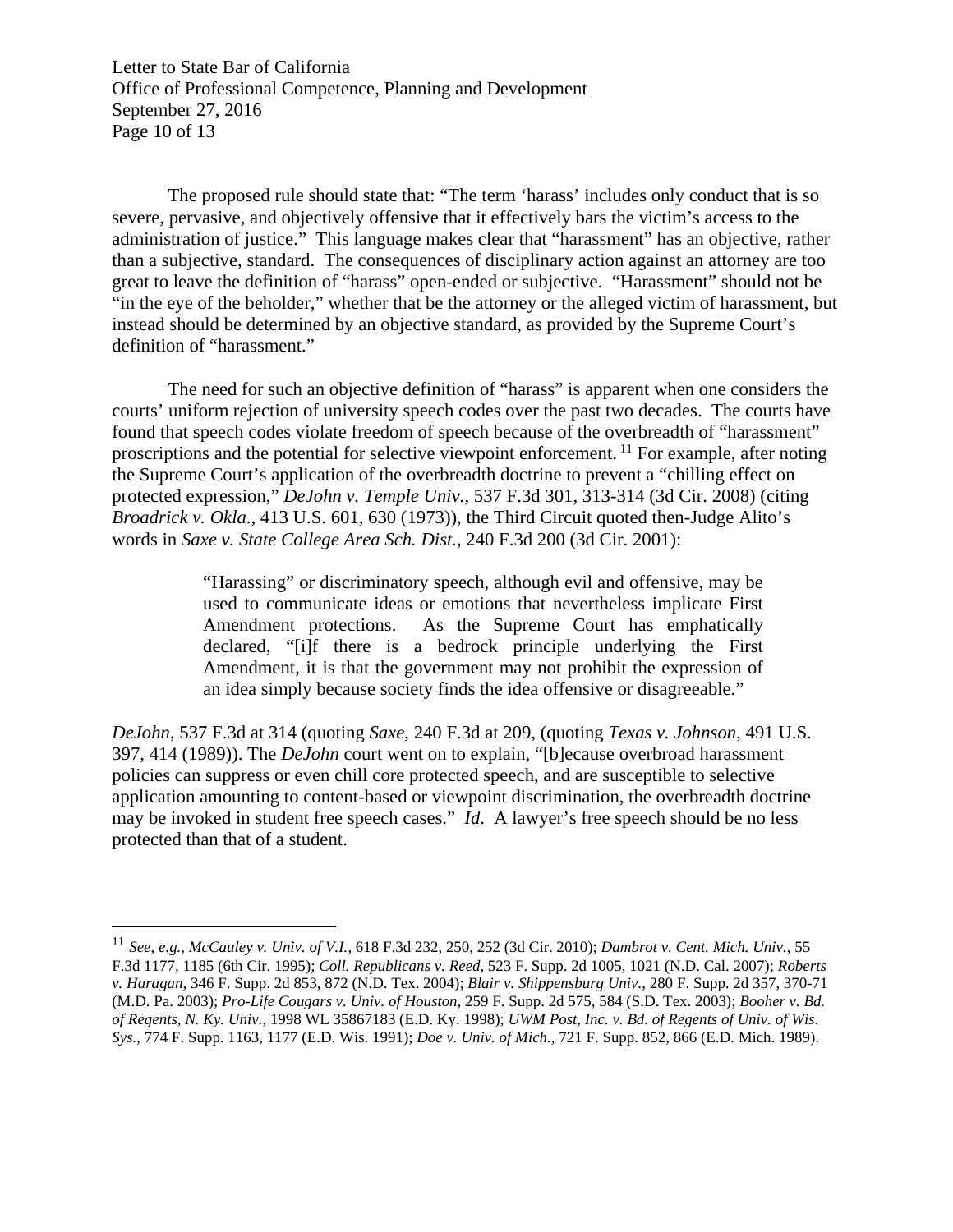Letter to State Bar of California Office of Professional Competence, Planning and Development September 27, 2016 Page 11 of 13

# **III. Proposed Rule 8.4.1 would have a negative impact on attorneys' Fourteenth Amendment rights.**

Disciplinary proceedings by State bars are state actions that affect the property and reputational/liberty interests of the attorney involved. *See In re R.M.J.*, 455 U.S. 191, 203-204 (1982); *Greene v. McElroy*, 360 U.S. 474, 492 (1959); *Schware v. Bd. of Bar Examiners of N.M.*, 353 U.S. 232, 238-39 (1957); *Doe v. DOJ*, 753 F.2d 1092, 1111-12 (D.C. Cir. 1985). Thus, the due process protections of the Fourteenth Amendment of the U.S. Constitution adhere to such proceedings, including the disciplinary rules themselves. *See* U.S. Const. amend. XIV § 1.

A disciplinary rule that "either forbids or requires the doing of an act in terms so vague that [persons] of common intelligence must necessarily guess at its meaning and differ as to its application violates the first essential of due process of law." *Cramp v. Bd. of Pub. Instruction of Orange Cnty.*, *Fla.*, 368 U.S. 278, 287 (1961). As the Supreme Court recently summarized:

> Even when speech is not at issue, the void for vagueness doctrine addresses at least two connected but discrete due process concerns: first, that regulated parties should know what is required of them so they may act accordingly; second, precision and guidance are necessary so that those enforcing the law do not act in an arbitrary or discriminatory way. *See Grayned v. City of Rockford*, 408 U.S. 104, 108-109 (1972). When speech is involved, rigorous adherence to those requirements is necessary to ensure that ambiguity does not chill protected speech.

*FCC v. Fox Television Stations, Inc.*, 132 S. Ct. 2307, 2317-18 (2012); *see also Gentile v. State Bar of Nevada*, 501 U.S. 1030, 1082 (1991) (reasoning that a "vague" disciplinary rule "offends the Constitution because it fails to give fair notice to those it is intended to deter and creates the possibility of discriminatory enforcement") (O'Connor, J., concurring).

 The requirement that a law not be too vague is particularly important when First Amendment rights are involved. The Supreme Court has instructed that "perhaps the most important factor affecting the clarity that the Constitution demands of a law is whether it threatens to inhibit the exercise of constitutionally protected rights. *If, for example, the law interferes with the right of free speech or of association, a more stringent vagueness test should apply.*" *Village of Hoffman Estates v. Flipside, Hoffman Estates, Inc.*, 455 U.S. 489, 494-95 (1982) (emphasis supplied). See also, *Reno v. ACLU*, 521 U.S. 844, 871-72 (1997). "Precision of regulation must be the touchstone in an area so closely touching our most precious freedoms." *Edenfield v. Fane*, 507 U.S. 761, 777 (1993) (internal quotation marks omitted) (quoting *NAACP v. Button*, 371 U.S. 415, 438 (1963)).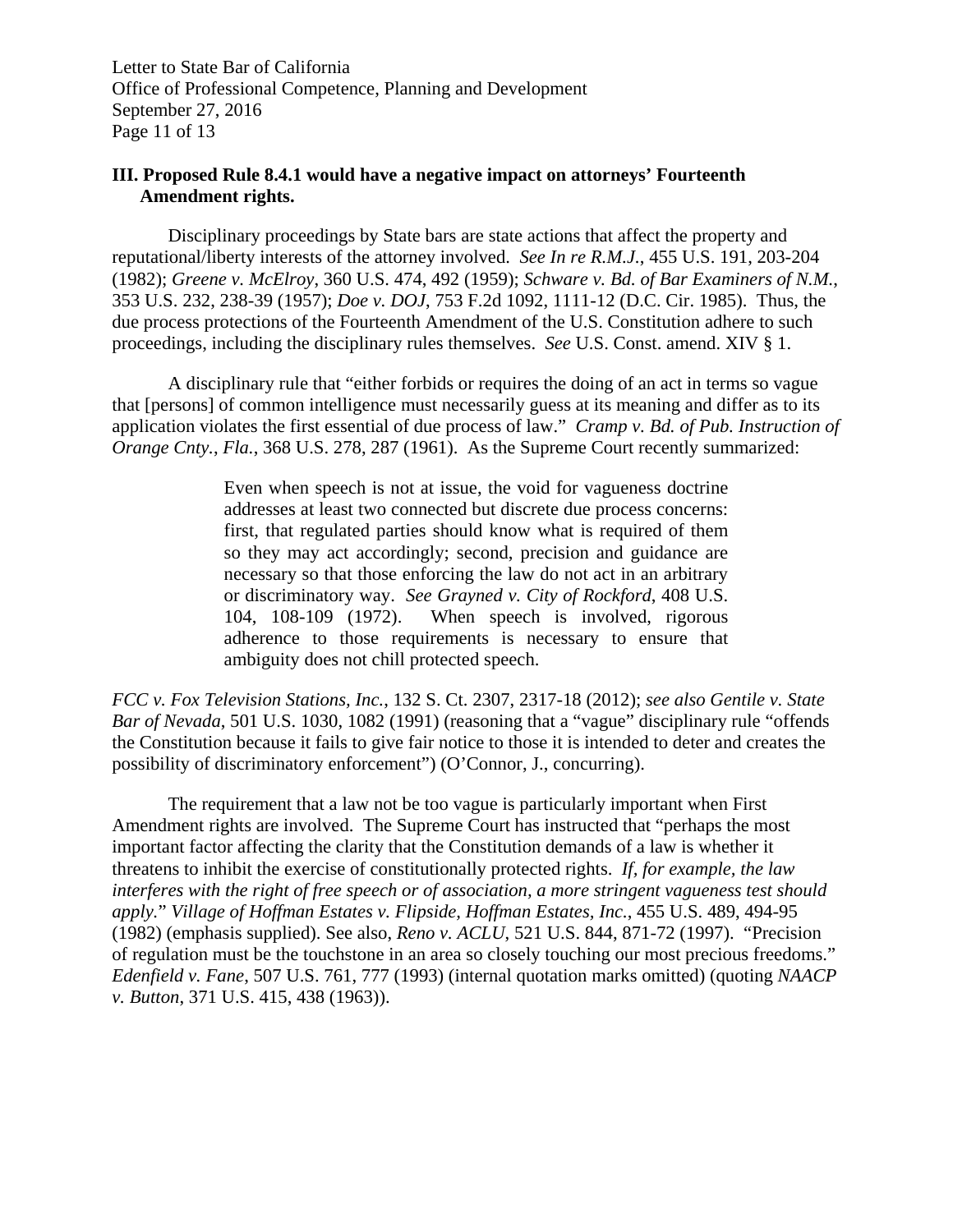Letter to State Bar of California Office of Professional Competence, Planning and Development September 27, 2016 Page 12 of 13

 The Ninth Circuit held that Cal. Bus. & Prof. Code §6068(f), which imposed certain duties on attorneys, was unconstitutionally vague.<sup>12</sup> The particular subsection imposed a duty on an attorney "to abstain from all offensive personality." Relying on the above Supreme Court precedents, the Ninth Circuit found the statute unconstitutionally vague because it "could refer to any number of behaviors that many attorneys regularly engage in" while representing clients. Moreover, the statute was "likely to have the effect of chilling some speech that is constitutionally protected for fear of violating the statute."13

#### **A. Proposed Rule 8.4.1(c)(1) is unconstitutionally vague.**

At least two components of Proposed Rule 8.4.1 (c)(1) would violate attorneys' due process rights because it is "written in terms so vague that [persons] of common intelligence must necessarily guess at its meaning and differ as to its application." *Cramp,* 368 U.S. at 287. Proposed Rule 8.4.1(c)(1) lists the protected characteristics as follows: "race, religious creed, color, national origin, ancestry, physical disability, mental disability, medical condition, genetic information, marital status, sex, gender, gender identity, gender expression, sexual orientation, age, military and veteran status, or other category of discrimination prohibited by applicable law, whether the category is actual or perceived." First, the catch-all provision, "or other category of discrimination prohibited by applicable law," is completely vague and leaves attorneys guessing as to what specific conduct the rule covers. Second, the phrase "whether the category is actual or perceived" is indecipherable: How is a category "actual?" How is a category "perceived"? By whom is a category "perceived?" Again, the vagueness of the terms in both parts of the rule render proposed Rule 8.4.1 unconstitutionally vague.

### **B. Proposed Rule 8.4.1(a) & (b) are unconstitutionally vague.**

 Proposed Rule 8.4.1(a) would provide in part that "a lawyer shall not unlawfully harass or unlawfully discriminate against persons . . . for the purpose of retaliation." Proposed Rule 8.4.1 (b) would provide that "a lawyer shall not, . . . for the purpose of retaliation, unlawfully: 1) discriminate . . .; 2) harass . . . an employee; or 3) refuse to hire or employ a person." Even though retaliation is defined in Proposed Rule 8.4.1(c)(4), neither section (a) or (b) makes sense even when the definition of "retaliation" is read back into them. One can guess at what the drafters are trying to accomplish, but the fact that an attorney must guess as to the meaning of the retaliation provisions because they are currently unintelligible makes the provisions unconstitutionally vague.

<sup>&</sup>lt;sup>12</sup> *United States v. Wunsch*, 84 F.3d 1110 (9<sup>th</sup> Cir. 1996).<br><sup>13</sup> *Id.* at 1119.